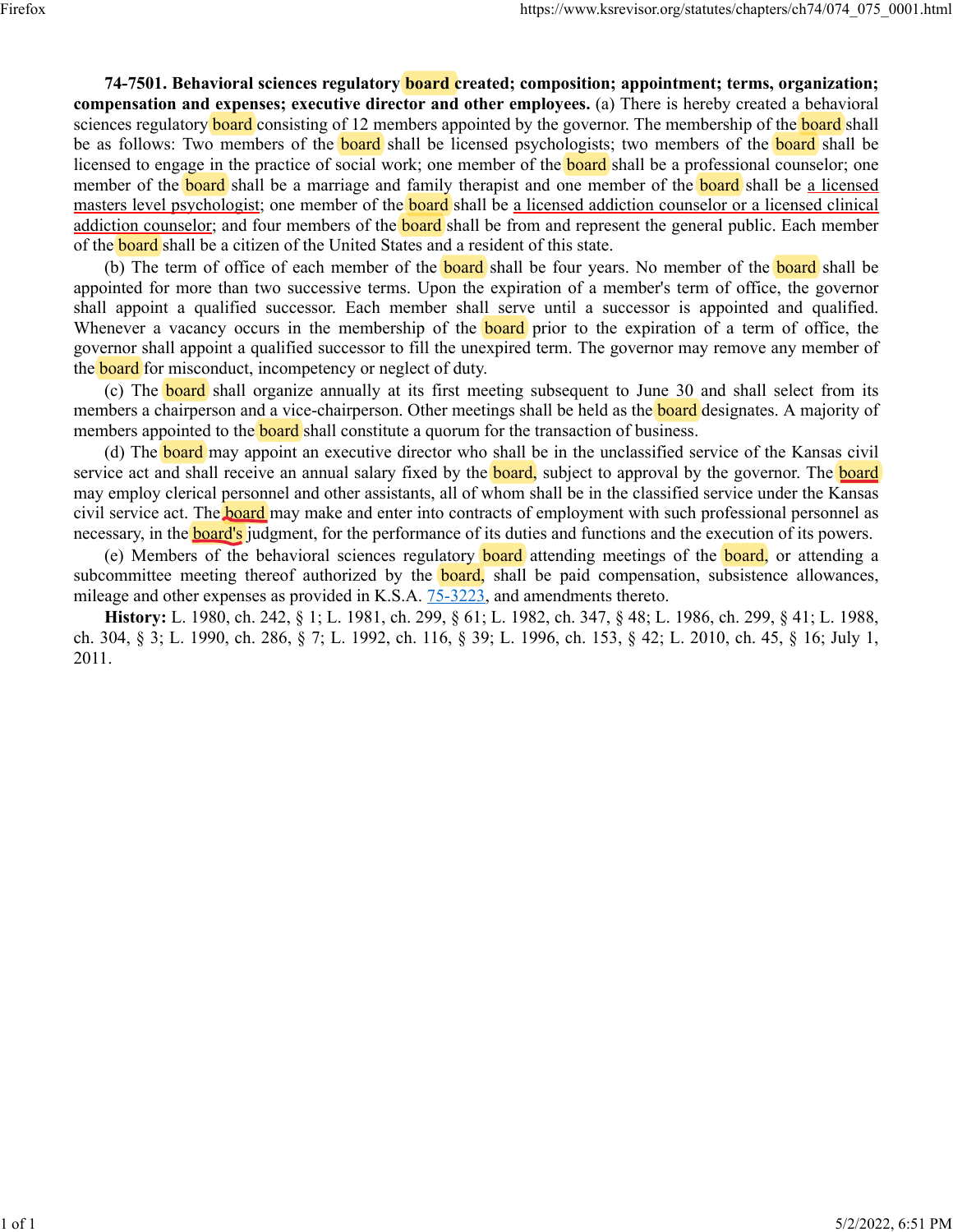**74-7502. Abolition of state board of examiners of psychologists and board of social work examiners; transfer of powers, duties and functions to behavioral sciences regulatory board; rules and regulations preserved.** (a) On July 1, 1980, the following **boards** are hereby abolished:

(1) The state **board** of examiners of psychologists created by K.S.A. 1979 Supp. [74-5303;](https://www.ksrevisor.org/statutes/chapters/ch74/074_053_0003.html) and

(2) the **board** of social work examiners created by K.S.A. 1979 Supp. 75-5349.

(b) All of the powers, duties and functions of the **boards** designated in subsection (a) and all of the powers, duties and functions of the secretary of social and rehabilitation services under K.S.A. [75-5346](https://www.ksrevisor.org/statutes/chapters/ch75/075_053_0046.html) to [75-5361,](https://www.ksrevisor.org/statutes/chapters/ch75/075_053_0046.html) inclusive, and amendments thereto, are hereby transferred to and conferred and imposed upon the behavioral sciences regulatory board.

(c) The behavioral sciences regulatory **board** shall be the successor in every way to the powers, duties and functions of the boards designated in subsection (a) and to the powers, duties and functions of the secretary of social and rehabilitation services under K.S.A.  $75-5346$  to  $75-5361$ , inclusive, and amendments thereto, in which the same were vested prior to the effective date of this act, except as otherwise provided by this act. Every act performed in the exercise of such powers, duties and functions by or under the authority of the behavioral sciences regulatory **board** shall be deemed to have the same force and effect as if performed by the **boards** designated in subsection (a) or by the secretary of social and rehabilitation services under K.S.A.  $75-5346$  to  $75-5361$ , inclusive, and amendments thereto, in which the same were vested prior to the effective date of this act.

(d) Whenever the **boards** designated in subsection (a), or words of like effect, and the secretary of social and rehabilitation services in regard to the powers, duties and functions of the secretary under K.S.A. [75-5346](https://www.ksrevisor.org/statutes/chapters/ch75/075_053_0046.html) to [75-5361,](https://www.ksrevisor.org/statutes/chapters/ch75/075_053_0046.html) inclusive, and amendments thereto, are referred to or designated by a statute, contract or other document, such reference or designation shall be deemed to apply to the behavioral sciences regulatory board.

(e) All rules and regulations of the **boards** designated in subsection (a) and rules and regulations of the secretary of social and rehabilitation services adopted under K.S.A. [75-5346](https://www.ksrevisor.org/statutes/chapters/ch75/075_053_0046.html) to [75-5361,](https://www.ksrevisor.org/statutes/chapters/ch75/075_053_0046.html) inclusive, and amendments thereto, shall continue to be effective and shall be deemed to be duly adopted rules and regulations of the behavioral sciences regulatory **board**, until revised, amended, revoked or nullified pursuant to law. The **board** shall review such rules and regulations and shall adopt new rules and regulations, if necessary, pursuant to K.S.A. [77-415](https://www.ksrevisor.org/statutes/chapters/ch77/077_004_0015.html) et seq., and amendments thereto.

(f) The behavioral sciences regulatory **board** shall be a continuation of the **boards** designated in subsection (a). **History:** L. 1980, ch. 242, § 2; July 1.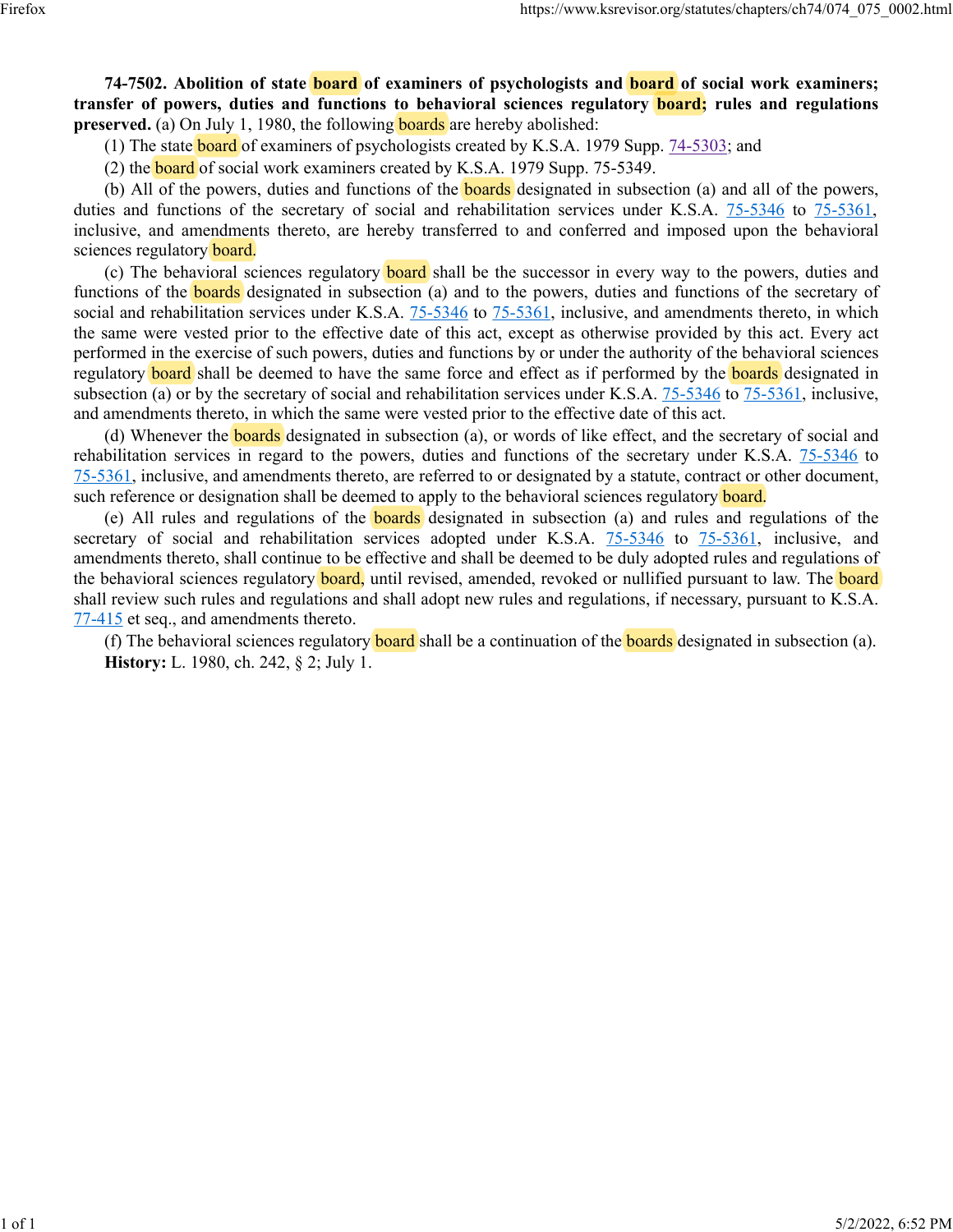**74-7503. Transfer of certain officers and employees to board; civil service and retirement rights preserved; transfer of records and property; disposition of conflicts.** (a) On July 1, 1980, officers and employees who were engaged prior to such date in the performance of powers, duties and functions of the **boards** designated in subsection (a) of K.S.A.  $74-7502$  or in assisting the secretary of social and rehabilitation services to carry out the provisions of K.S.A. [75-5346](https://www.ksrevisor.org/statutes/chapters/ch75/075_053_0046.html) to 75-5361, inclusive, and amendments thereto, and who, in the opinion of the behavioral sciences regulatory **board** are necessary to perform the powers, duties and functions of the behavioral sciences regulatory **board** shall become officers and employees of the behavioral sciences regulatory board and shall retain all retirement benefits and all rights of civil service which such officer or employee had before July 1, 1980, and their service shall be deemed to have been continuous. All transfers and any abolishment of positions of personnel in the classified civil service shall be in accordance with civil service laws and rules and regulations.

(b) All books, records and other property of the **boards** designated in subsection (a) of K.S.A. [74-7502](https://www.ksrevisor.org/statutes/chapters/ch74/074_075_0002.html) and of the department of social and rehabilitation services maintained in the course of administering the provisions of K.S.A. [75-5346](https://www.ksrevisor.org/statutes/chapters/ch75/075_053_0046.html) to 75-5361, inclusive, and amendments thereto, are hereby transferred to the behavioral sciences regulatory **board** on the effective date of this act.

(c) Whenever any conflict arises as to the proper disposition of any property or records as a result of any abolishment or transfer made under this act, or under authority of this act, such conflict shall be resolved by the governor, and the decision of the governor shall be final.

**History:** L. 1980, ch. 242, § 3; July 1.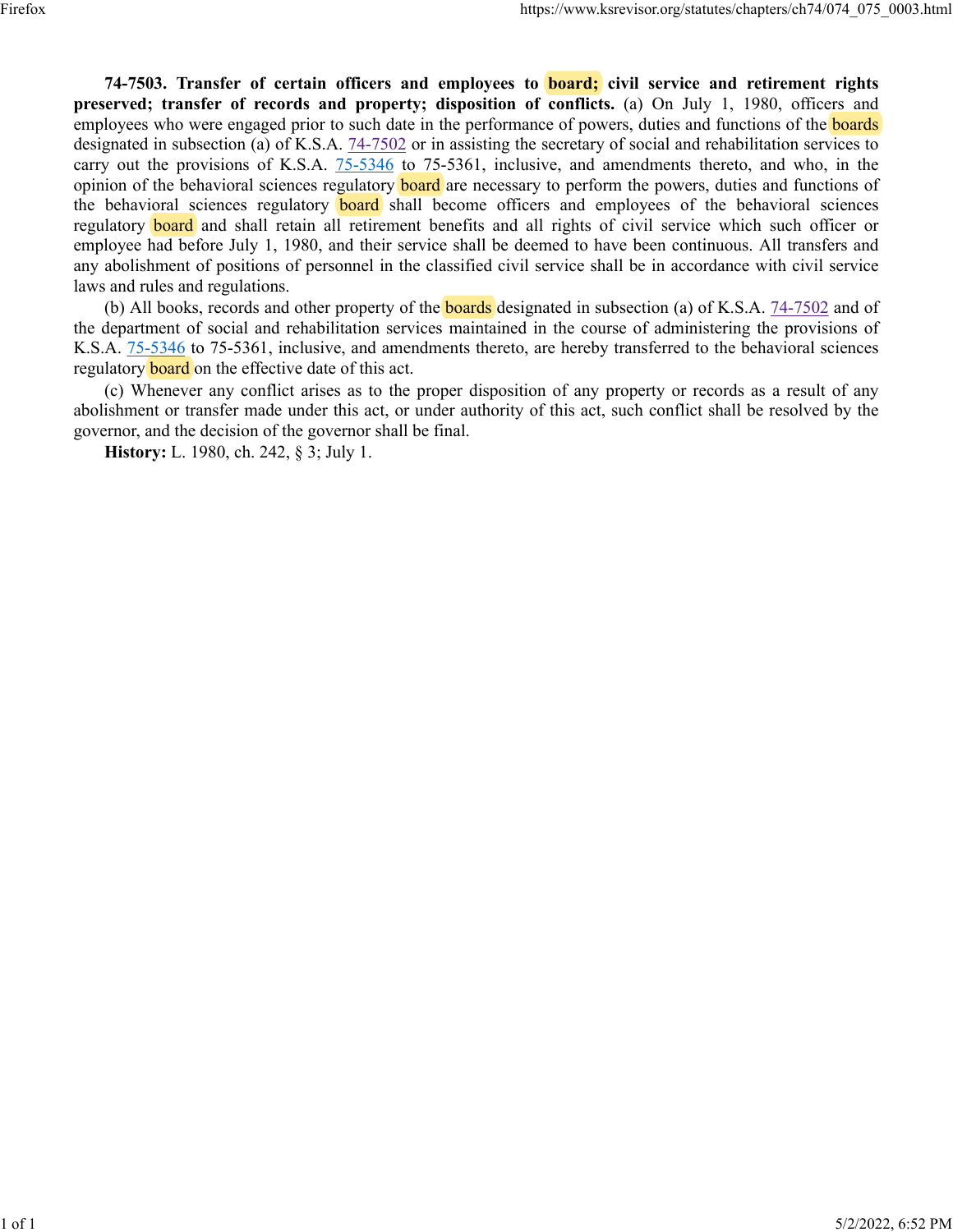**74-7504. Rights preserved in legal actions and proceedings.** (a) No suit, action or other proceeding, judicial or administrative, lawfully commenced, or which could have been commenced, by or against any **board** designated in subsection (a) of K.S.A. [74-7502](https://www.ksrevisor.org/statutes/chapters/ch74/074_075_0002.html) or under the provisions of K.S.A. [75-5346](https://www.ksrevisor.org/statutes/chapters/ch75/075_053_0046.html) to 75-5361, inclusive, and amendments thereto, or by or against any officer of the state in such officer's official capacity or in relation to the discharge of such officer's official duties, shall abate by reason of the taking effect of this act. The court may allow any such suit, action or other proceeding to be maintained by or against the behavioral sciences regulatory board.

(b) No criminal action commenced or which could have been commenced by the state shall abate by the taking effect of this act.

**History:** L. 1980, ch. 242, § 4; July 1.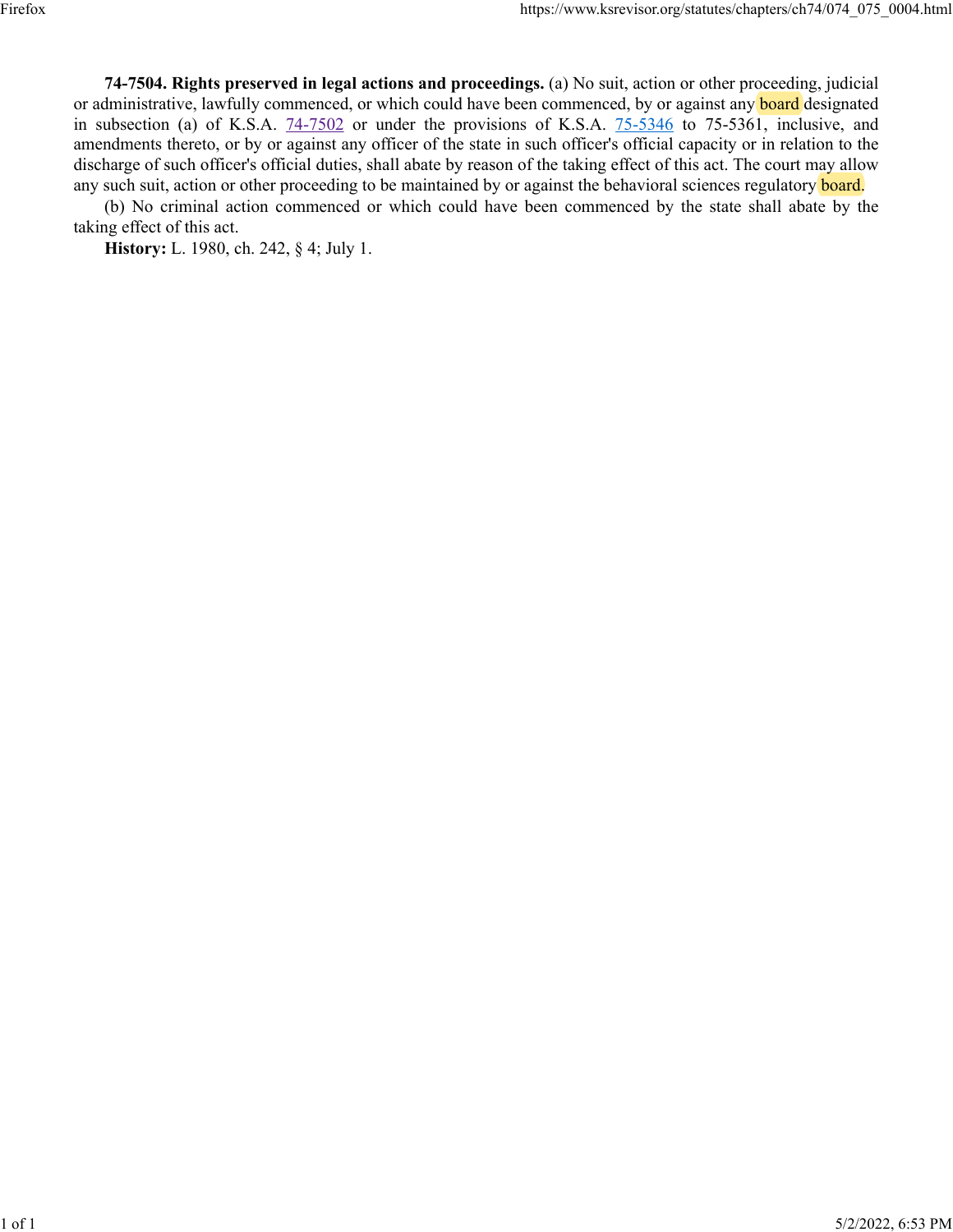**74-7505. Abolition of fee funds; transfer of moneys and liabilities to behavioral sciences regulatory board** fee fund. The psychologists fee fund, established by K.S.A. 1979 Supp. [74-5346,](https://www.ksrevisor.org/statutes/chapters/ch74/074_053_0046.html) and the social work examiners fee fund, established by K.S.A. 1979 Supp. 75-5359, are hereby abolished. On the effective date of this act the director of accounts and reports shall transfer all moneys in such funds to the behavioral sciences regulatory board fee fund established by this act. On the effective date of this act, all liabilities of the psychologists fee fund, established by K.S.A. 1979 Supp. [74-5346,](https://www.ksrevisor.org/statutes/chapters/ch74/074_053_0046.html) and the social work examiners fee fund, established by K.S.A. 1979 Supp. 75-5359, existing immediately prior to the effective date of this act are hereby transferred to and imposed on the behavioral sciences regulatory **board** fee fund.

**History:** L. 1980, ch. 242, § 5; July 1.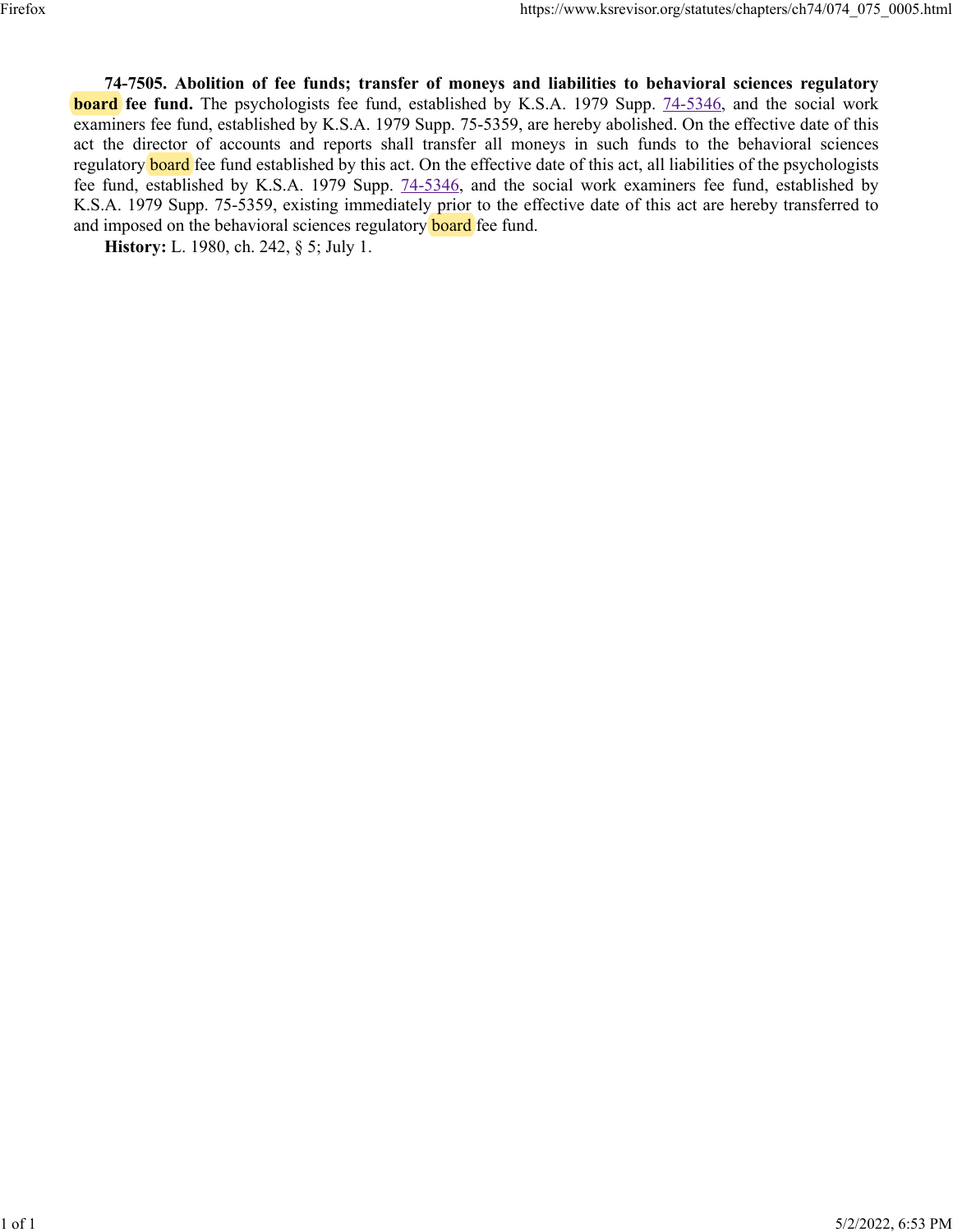**74-7506. Disposition of moneys received; behavioral sciences regulatory board fee fund established; approval of expenditures.** The behavioral sciences regulatory **board** shall remit all moneys received by or for it from fees, charges or penalties to the state treasurer in accordance with the provisions of K.S.A. [75-4215,](https://www.ksrevisor.org/statutes/chapters/ch75/075_042_0015.html) and amendments thereto. Upon receipt of each such remittance, the state treasurer shall deposit the entire amount in the state treasury. Ten percent of each such deposit shall be credited to the state general fund and the balance shall be credited to the behavioral sciences regulatory **board** fee fund, which is hereby established. All expenditures from the behavioral sciences regulatory **board** fee fund shall be made in accordance with appropriation acts upon warrants of the director of accounts and reports issued pursuant to vouchers approved by the chairperson of the behavioral sciences regulatory **board** or by a person or persons designated by the chairperson.

**History:** L. 1980, ch. 242, § 6; L. 2001, ch. 5, § 339; L. 2011, ch. 53, § 53; July 1.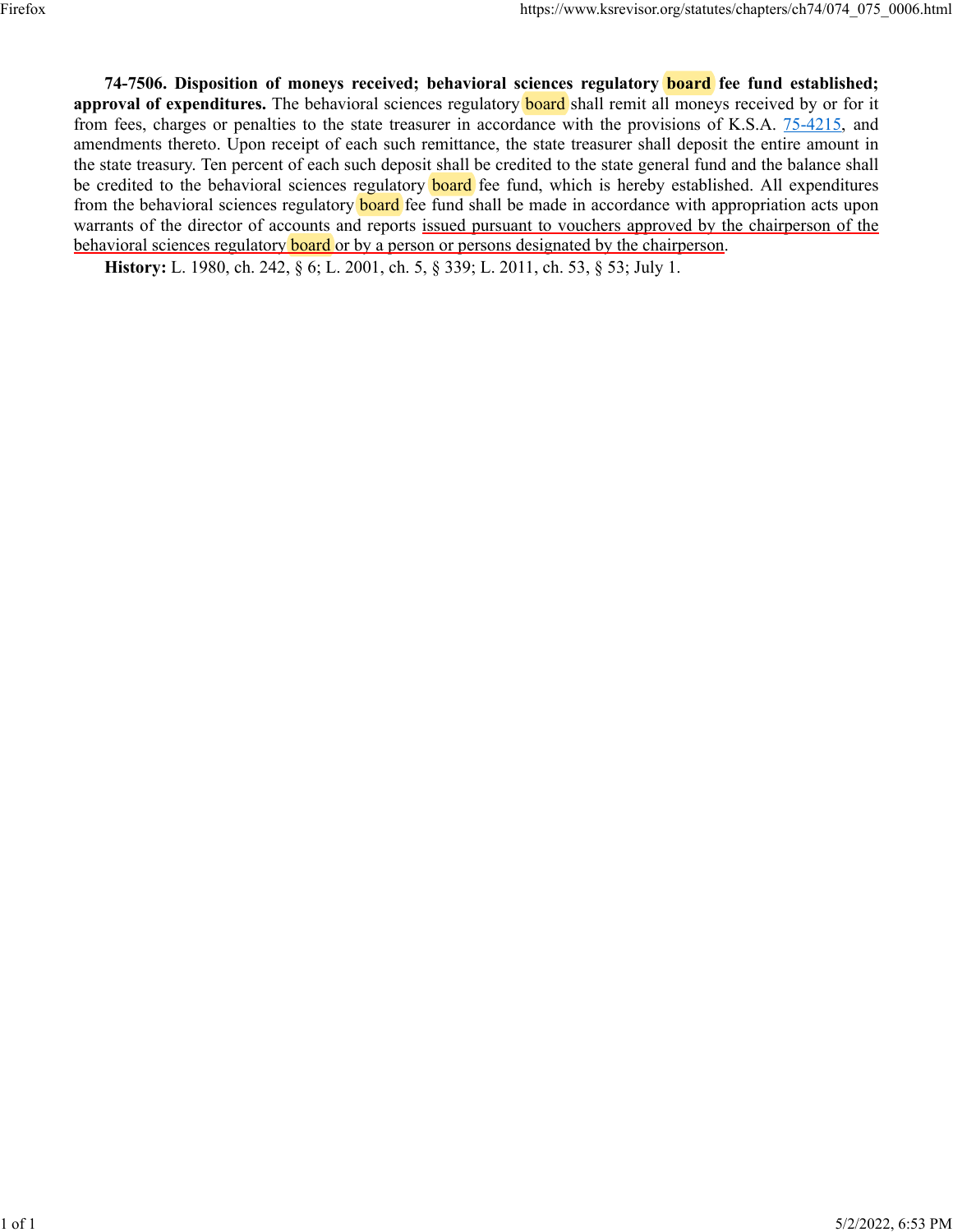**74-7507. Powers, duties and functions of board.** (a) The behavioral sciences regulatory board shall have the following powers, duties and functions:

(1) Recommend to the appropriate district or county attorneys prosecution for violations of this act, the licensure of psychologists act of the state of Kansas, the professional counselors licensure act, the social workers licensure act, the licensure of master's level psychologists act, the applied behavior analysis licensure act, the marriage and family therapists licensure act or the addiction counselor licensure act;

(2) compile and publish annually a list of the names and addresses of all persons who are licensed under this act, are licensed under the licensure of psychologists act of the state of Kansas, the professional counselors licensure act, the social workers licensure act, the licensure of master's level psychologists act, the applied behavior analysis licensure act, the marriage and family therapists licensure act or the addiction counselor licensure act;

(3) prescribe the form and contents of examinations required under this act, the licensure of psychologists act of the state of Kansas, the professional counselors licensure act, the social workers licensure act, the licensure of master's level psychologists act, the applied behavior analysis licensure act, the marriage and family therapists licensure act or the addiction counselor licensure act;

(4) enter into contracts necessary to administer this act, the licensure of psychologists act of the state of Kansas, the professional counselors licensure act, the social workers licensure act, the licensure of master's level psychologists act, the applied behavior analysis licensure act, the marriage and family therapists licensure act or the addiction counselor licensure act;

(5) adopt an official seal;

(6) adopt and enforce rules and regulations for professional conduct of persons licensed under the licensure of psychologists act of the state of Kansas, the professional counselors licensure act, the social workers licensure act, the licensure of master's level psychologists act, the applied behavior analysis licensure act, the marriage and family therapists licensure act or the addiction counselor licensure act;

(7) adopt and enforce rules and regulations establishing requirements for the continuing education of persons licensed under the licensure of psychologists act of the state of Kansas, the professional counselors licensure act, the social workers licensure act, the licensure of master's level psychologists act, the applied behavior analysis licensure act, the marriage and family therapists licensure act or the addiction counselor licensure act;

(8) adopt rules and regulations establishing classes of social work specialties which will be recognized for licensure under K.S.A. [65-6301](https://www.ksrevisor.org/statutes/chapters/ch65/065_063_0001.html) to [65-6318,](https://www.ksrevisor.org/statutes/chapters/ch65/065_063_0018.html) inclusive, and amendments thereto;

(9) adopt rules and regulations establishing procedures for examination of candidates for licensure under the licensure of psychologists act of the state of Kansas, the professional counselors licensure act, the social workers licensure act, the licensure of master's level psychologists act, the applied behavior analysis licensure act, the marriage and family therapists licensure act, the addiction counselor licensure act and for issuance of such certificates and such licenses;

(10) adopt rules and regulations as may be necessary for the administration of this act, the licensure of psychologists act of the state of Kansas, the professional counselors licensure act, the social workers licensure act, the licensure of master's level psychologists act, the applied behavior analysis licensure act, the marriage and family therapists licensure act and the addiction counselor licensure act and to carry out the purposes thereof;

(11) appoint an executive director and other employees as provided in K.S.A. [74-7501,](https://www.ksrevisor.org/statutes/chapters/ch74/074_075_0001.html) and amendments thereto; and

(12) exercise such other powers and perform such other functions and duties as may be prescribed by law.

(b) If an order of the behavioral sciences regulatory **board** is adverse to a licensee or registrant of the **board**, the actual costs shall be charged to such person as in ordinary civil actions in the district court. The **board** shall pay any additional costs and, if the **board** is the unsuccessful party, the costs shall be paid by the **board**. Witness fees and costs may be taxed in accordance with statutes governing taxation of witness fees and costs in the district court.

**History:** L. 1980, ch. 242, § 7; L. 1986, ch. 299, § 42; L. 1987, ch. 315, § 17; L. 1991, ch. 114, § 15; L. 1992, ch. 184, § 7; L. 1996, ch. 153, § 43; L. 2004, ch. 16, § 5; L. 2010, ch. 45, § 15; L. 2016, ch. 92, § 79; July 1. **Source or Prior Law:**

74-5308, 75-5350.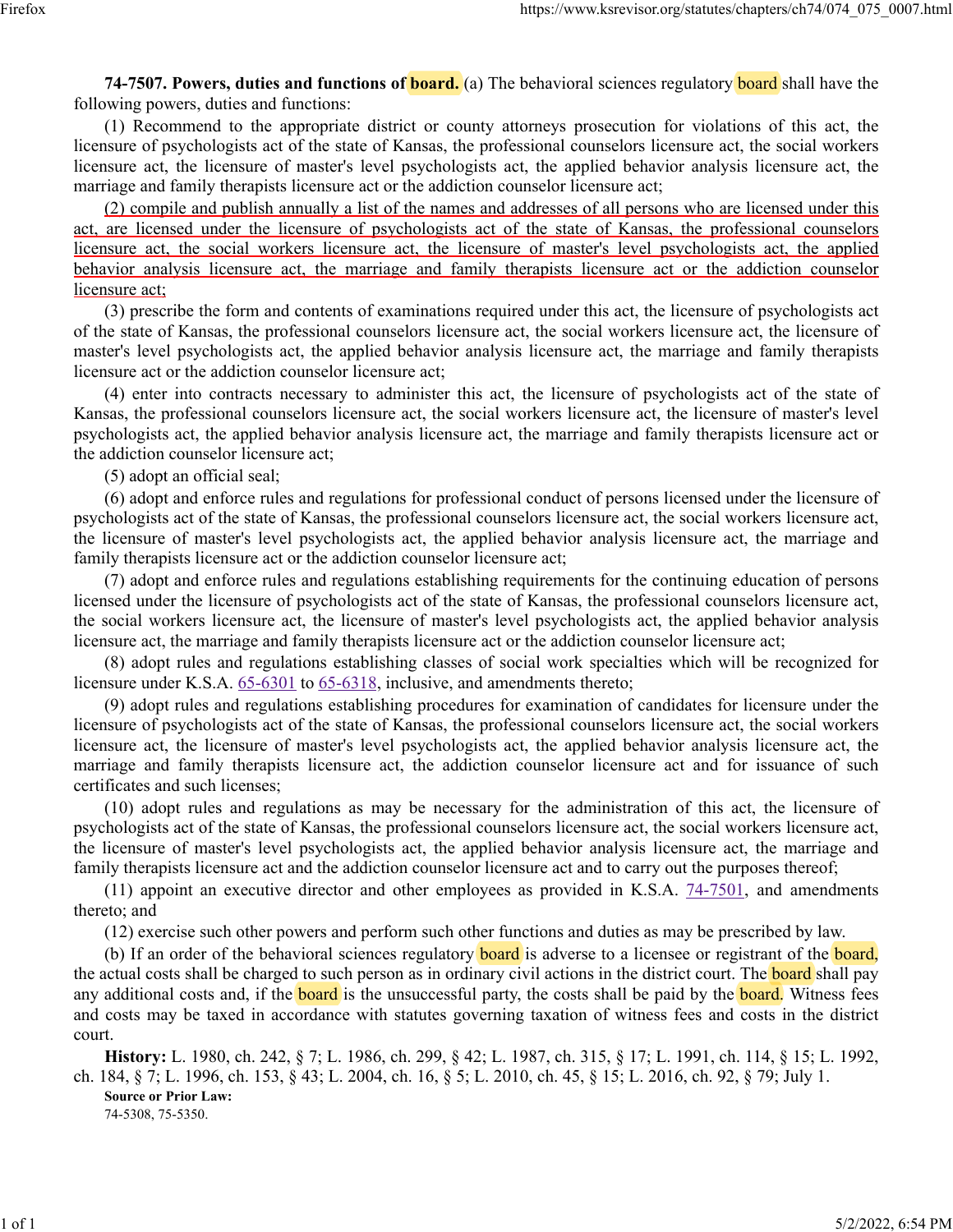**74-7508. Investigations by board; access to documents and other evidence; oaths and testimony; subpoenas; confidentiality of information; exceptions; client or patient communications; violations; remedies; disciplinary action.** (a) In connection with any investigation, based upon a written complaint or other reasonably reliable written information, by the behavioral sciences regulatory **board**, the **board** or its duly authorized agents or employees shall at all reasonable times have access to, for the purpose of examination, and the right to copy any document, report, record or other physical evidence of any person being investigated, or any document, report, record or other evidence maintained by and in possession of any clinic or office of a practitioner of the behavioral sciences, or other public or private agency if such document, report, record or other physical evidence relates to practices which may be grounds for disciplinary action.

(b) In all matters pending before the behavioral sciences regulatory **board**, the **board** shall have the power to administer oaths and take testimony. For the purpose of all investigations and proceedings conducted by the behavioral sciences regulatory board:

(1) The **board** may issue subpoenas compelling the attendance and testimony of witnesses or the production for examination or copying of documents, reports, records or any other physical evidence if such documents, reports, records or other physical evidence relates to practices which may be grounds for disciplinary action. Within five days after the service of the subpoena on any person requiring the production of any documents, reports, records or other physical evidence in the person's possession or under the person's control, such person may petition the **board** to revoke, limit or modify the subpoena. The **board** shall revoke, limit or modify such subpoena if in its opinion the documents, reports, records or other physical evidence required does not relate to practices which may be grounds for disciplinary action, is not relevant to the allegation which is the subject matter of the proceeding or investigation, or does not describe with sufficient particularity the documents, reports, records or other physical evidence which is required to be produced. Any member of the **board**, or any agent designated by the **board**, may administer oaths or affirmations, examine witnesses and receive such documents, reports, records or other physical evidence.

(2) The district court, upon application by the **board** or by the person subpoenaed, shall have jurisdiction to issue an order:

(A) Requiring such person to appear before the **board** or the **board's** duly authorized agent to produce documents, reports, records or other physical evidence relating to the matter under investigation; or

(B) revoking, limiting or modifying the subpoena if in the court's opinion the evidence demanded does not relate to practices which may be grounds for disciplinary action, is not relevant to the allegation which is the subject matter of the hearing or investigation or does not describe with sufficient particularity the documents, reports, records or other physical evidence which is required to be produced.

(3) (A) If the **board** determines that an individual has practiced without a valid license a profession regulated by the **board** for which the practitioners of the profession are required by law to be licensed in order to practice the profession, in addition to any other penalties imposed by law, the **board**, in accordance with the Kansas administrative procedure act, may issue a cease and desist order against such individual.

(B) Whenever in the judgment of the behavioral sciences regulatory **board** any person has engaged, or is about to engage, in any acts or practices which constitute, or will constitute, a violation of K.S.A. [65-6301](https://www.ksrevisor.org/statutes/chapters/ch65/065_063_0001.html) to [65-6320,](https://www.ksrevisor.org/statutes/chapters/ch65/065_063_0020.html) inclusive, and amendments thereto, [74-5361](https://www.ksrevisor.org/statutes/chapters/ch74/074_053_0061.html) to [74-5374,](https://www.ksrevisor.org/statutes/chapters/ch74/074_053_0074.html) inclusive, and K.S.A. [74-5375,](https://www.ksrevisor.org/statutes/chapters/ch74/074_053_0075.html) and amendments thereto, the licensure of psychologists act, the marriage and family therapists licensure act or the alcohol and other drug abuse counselor registration act, or any valid rule or regulation of the **board**, the **board** may make application to any court of competent jurisdiction for an order enjoining such acts or practices, and upon a showing by the **board** that such person has engaged, or is about to engage in any such acts or practices, an injunction, restraining order, or such other order as may be appropriate shall be granted by such court without bond.

(c) Any complaint or report, record or other information relating to a complaint which is received, obtained or maintained by the behavioral sciences regulatory **board** shall be confidential and shall not be disclosed by the board or its employees in a manner which identifies or enables identification of the person who is the subject or source of the information except the information may be disclosed:

(1) In any proceeding conducted by the **board** under the law or in an appeal of an order of the **board** entered in a proceeding, or to any party to a proceeding or appeal or the party's attorney;

(2) to the person who is the subject of the information or to any person or entity when requested by the person who is the subject of the information, but the **board** may require disclosure in such a manner that will prevent identification of any other person who is the subject or source of the information; or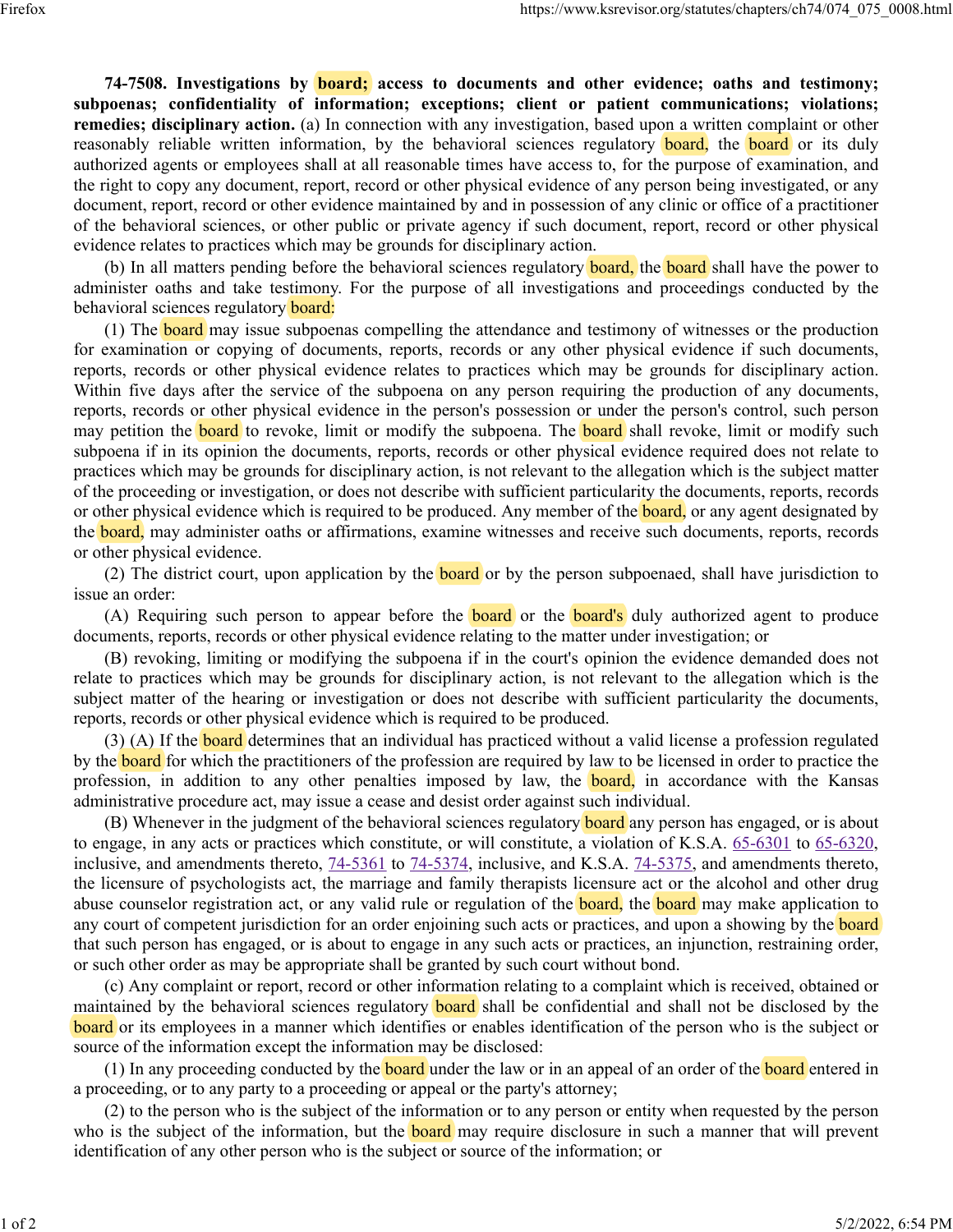(3) to a state or federal licensing, regulatory or enforcement agency with jurisdiction over the subject of the information or to an agency with jurisdiction over acts or conduct similar to acts or conduct which would constitute grounds for action under this act. Any confidential complaint or report, record or other information disclosed by the **board** as authorized by this section shall not be redisclosed by the receiving agency except as otherwise authorized by law.

(d) Nothing in this section or any other provision of law making communications between a practitioner of one of the behavioral sciences and the practitioner's client or patient a privileged or confidential communication shall apply to investigations or proceedings conducted pursuant to this section. The behavioral sciences regulatory board and its employees, agents and representatives shall keep in confidence the content and the names of any clients or patients whose records are reviewed during the course of investigations and proceedings pursuant to this section.

(e) In all matters pending before the behavioral sciences regulatory **board**, the **board** shall have the power to revoke the license or registration of any licensee or registrant who voluntarily surrenders such person's license or registration pending investigation of misconduct or while charges of misconduct against the licensee are pending or anticipated.

(f) In all matters pending before the behavioral sciences regulatory **board**, the **board** shall have the option to censure the licensee or registrant in lieu of other disciplinary action.

**History:** L. 1980, ch. 242, § 8; L. 2001, ch. 154, § 1; L. 2004, ch. 16, § 6; L. 2016, ch. 92, § 80; July 1. **Source or Prior Law:** 74-5309.

**Revisor's Note:**

Section was not amended in the 2016 session.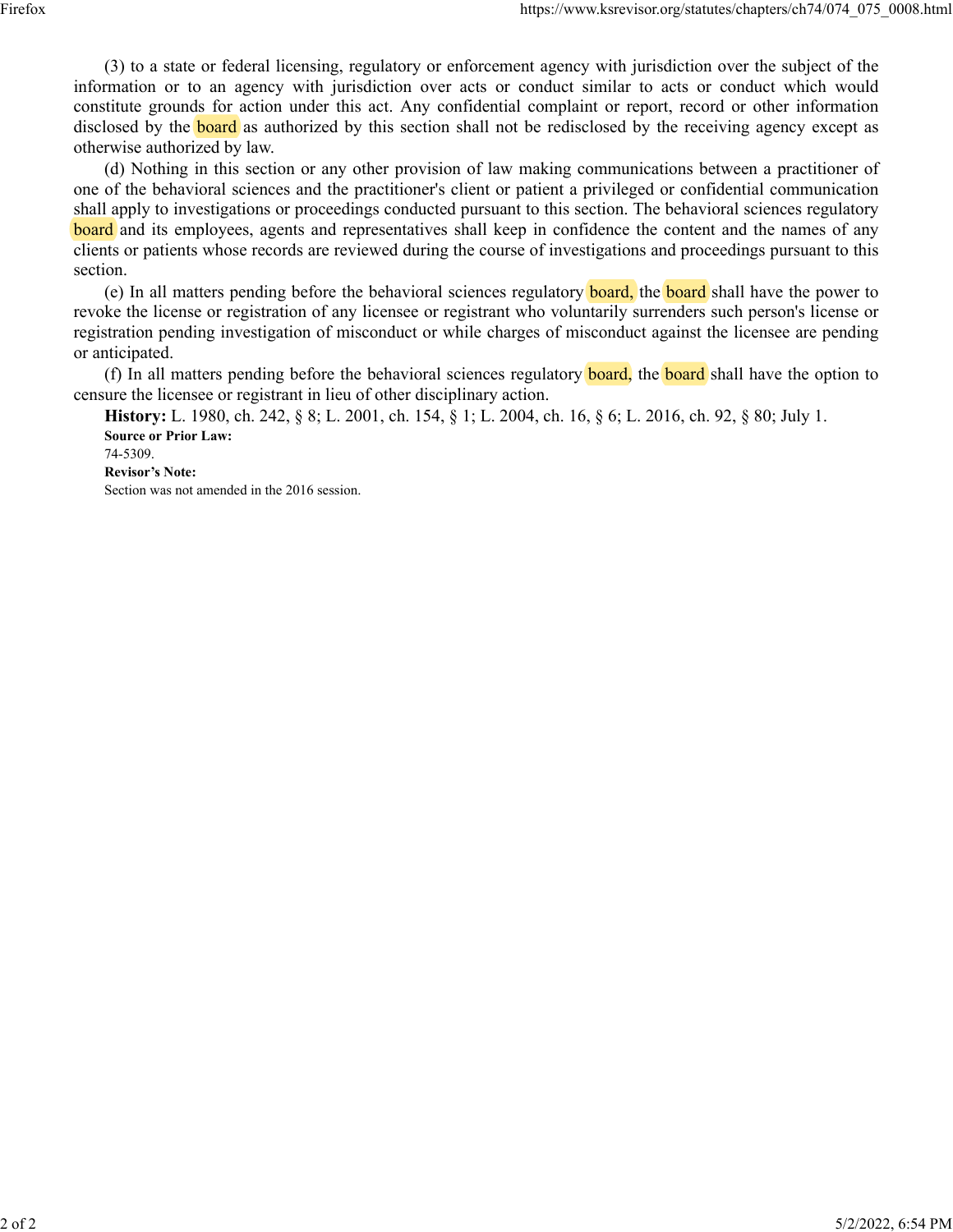**74-7509. Existing certificates and licenses continued in effect.** All licenses issued prior to the effective date of this act under K.S.A. [75-5340](https://www.ksrevisor.org/statutes/chapters/ch75/075_053_0040.html) to 75-5361, inclusive, and amendments thereto, shall continue in force and effect until the expiration thereof as provided immediately prior to the effective date of this act under the provisions of the act under which such license was issued. All certificates issued prior to the effective date of this act under the certification of psychologists act of the state of Kansas shall continue in force and effect until the expiration thereof as provided immediately prior to the effective date of this act under the provisions of the act under which such certificates were issued.

**History:** L. 1980, ch. 242, § 26; July 1.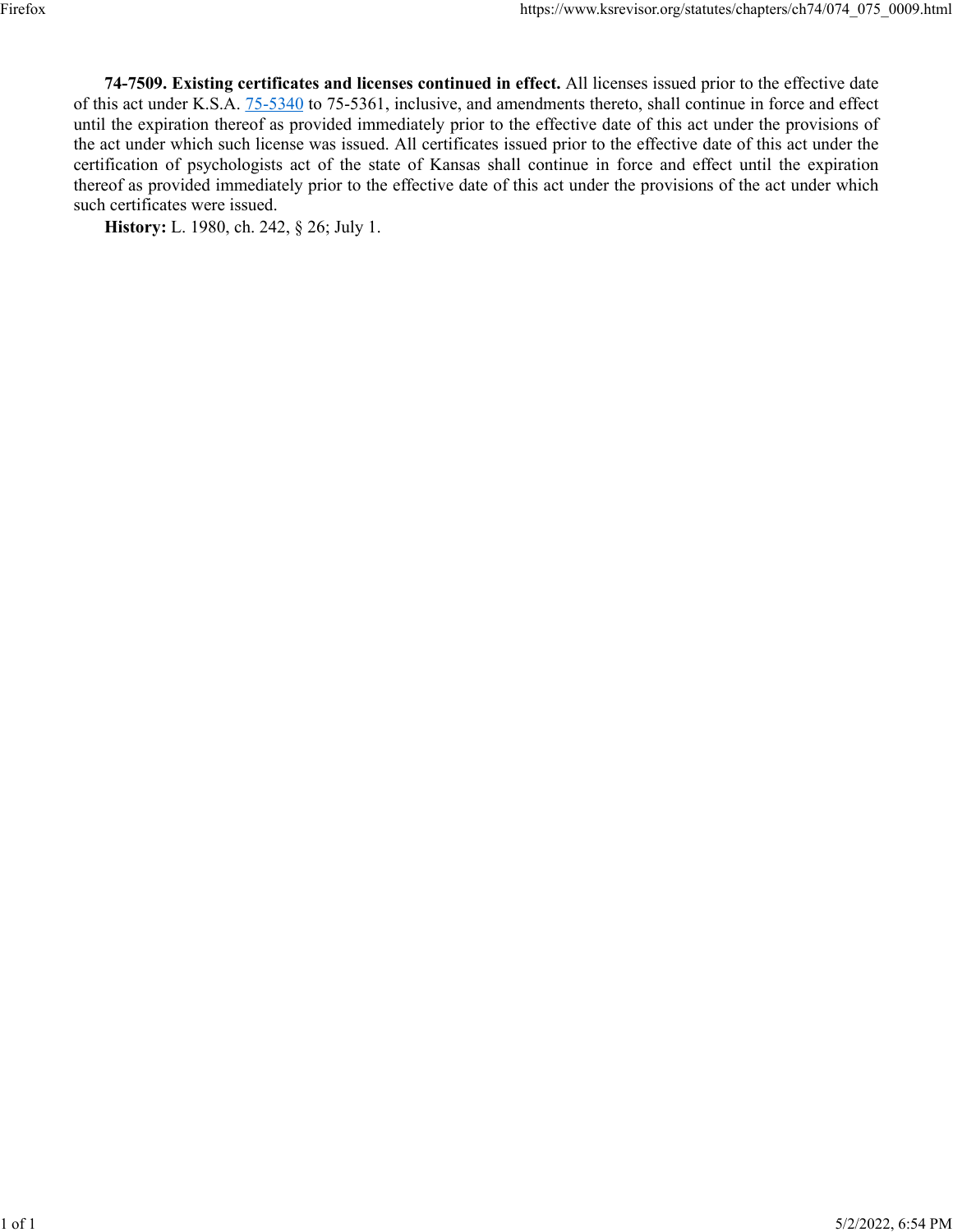**74-7510. Immunity from liability in civil actions for reporting, communicating and investigating certain information concerning alleged malpractice incidents and other information; conditions.** (a) No person reporting to the behavioral sciences regulatory **board** in good faith and without malice any information such person may have relating to alleged incidents of malpractice, or the qualifications, fitness or character of, or disciplinary action taken against, a person licensed or registered by the **board** shall be subject to a civil action for damages as a result of reporting such information.

(b) Any state, regional or local association composed of persons licensed or registered to practice in a field governed by the behavioral sciences regulatory **board** and the individual members of any committee thereof, which in good faith and without malice investigates or communicates information pertaining to fitness or character of, or disciplinary action taken against, any licensee, registrant or certificate holder to the behavioral sciences regulatory **board** or to any committee or agent thereof, shall be immune from liability in any civil action that is based upon such investigation or transmittal or information if the investigation and communication was made in good faith and without malice and did not represent as true any matter not reasonably believed to be true.

**History:** L. 1989, ch. 276, § 6; July 1.